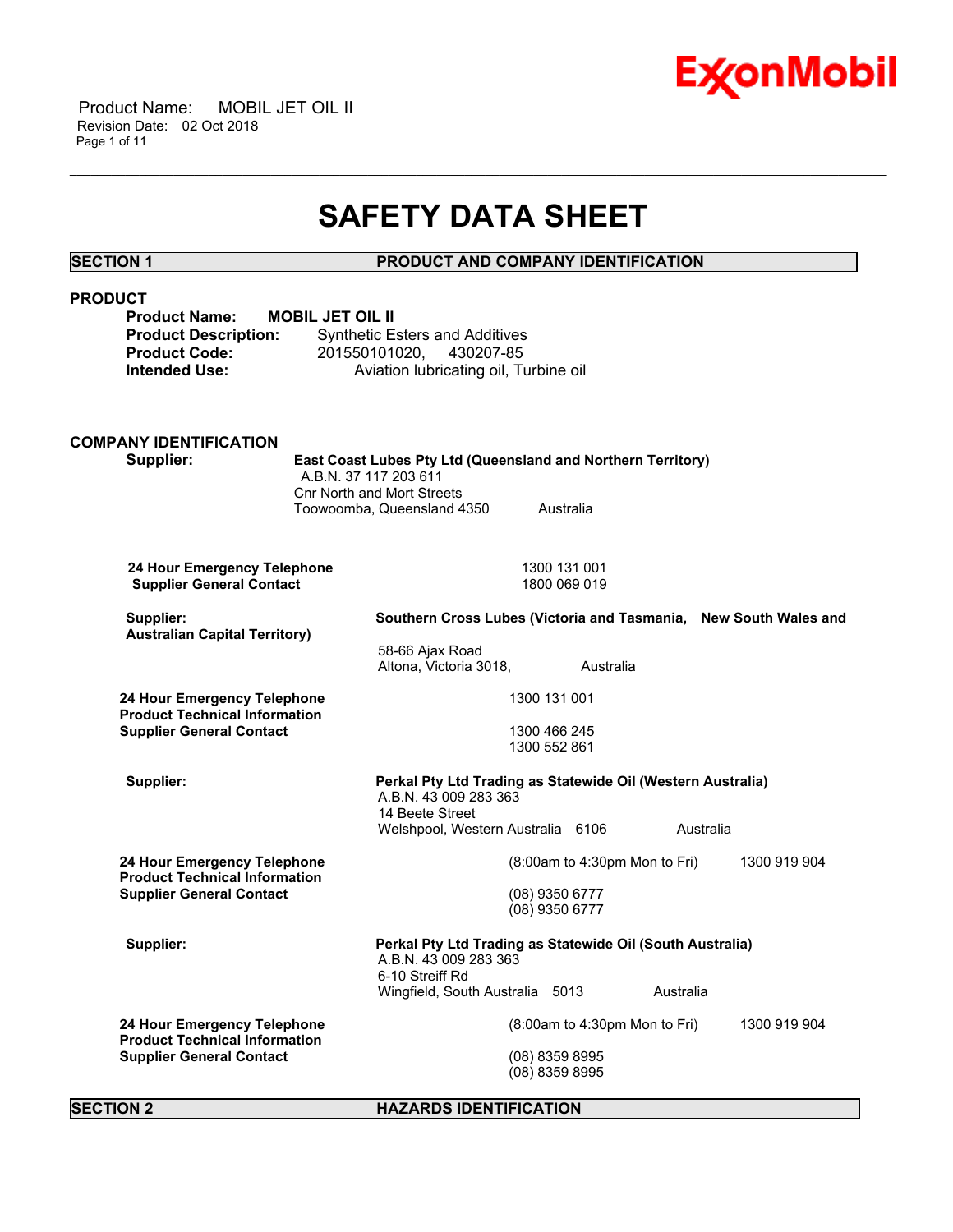

 Product Name: MOBIL JET OIL II Revision Date: 02 Oct 2018 Page 2 of 11

This material is not hazardous according to regulatory guidelines (see (M)SDS Section 15).

**Contains:** N-PHENYL-1-NAPHTHYLAMINE May produce an allergic reaction.

#### **Other hazard information:**

#### **Physical / Chemical Hazards:**

No significant hazards.

#### **Health Hazards:**

High-pressure injection under skin may cause serious damage. This product is not expected to produce adverse health effects under normal conditions of use and with appropriate personal hygiene practices. Product may decompose at elevated temperatures or under fire conditions and give off irritating and/or harmful (carbon monoxide) gases/vapours/fumes. Symptoms from acute exposure to these decomposition products in confined spaces may include headache, nausea, eye, nose, and throat irritation.

\_\_\_\_\_\_\_\_\_\_\_\_\_\_\_\_\_\_\_\_\_\_\_\_\_\_\_\_\_\_\_\_\_\_\_\_\_\_\_\_\_\_\_\_\_\_\_\_\_\_\_\_\_\_\_\_\_\_\_\_\_\_\_\_\_\_\_\_\_\_\_\_\_\_\_\_\_\_\_\_\_\_\_\_\_\_\_\_\_\_\_\_\_\_\_\_\_\_\_\_\_\_\_\_\_\_\_\_\_\_\_\_\_\_\_\_\_\_

#### **Environmental Hazards:**

No significant hazards.

**NOTE:** This material should not be used for any other purpose than the intended use in Section 1 without expert advice. Health studies have shown that chemical exposure may cause potential human health risks which may vary from person to person.

#### **SECTION 3 COMPOSITION / INFORMATION ON INGREDIENTS**

This material is defined as a mixture.

#### **Reportable Hazardous Substance(s) or Complex Substance(s)**

| <b>Name</b>                          | CAS#          | Concentration* | <b>GHS Hazard Codes</b> |
|--------------------------------------|---------------|----------------|-------------------------|
| IN-PHENYL-1-NAPHTHYLAMINE            | $90-30-2$     | $1\%$          | H302, H317, H373,       |
|                                      |               |                | $H400(M$ factor 1).     |
|                                      |               |                | $H410(M$ factor 1)      |
| 9,10-ANTHRACENEDIONE, 1,4-DIHYDROXY- | $81 - 64 - 1$ | $< 0.1\%$      | H400(M factor 10),      |
|                                      |               |                | $H410(M$ factor 10)     |
| ALKYLATED DIPHENYL AMINES            | 68411-46-1    | $- < 5\%$      | H402, H412              |
| <b>TRICRESYL PHOSPHATE</b>           | 1330-78-5     | $- < 3\%$      | H361(F), H400(M factor  |
|                                      |               |                | 1), H410(M factor 1)    |

 \* All concentrations are percent by weight unless ingredient is a gas. Gas concentrations are in percent by volume. Other ingredients determined not to be hazardous up to 100%.

**SECTION 4 FIRST AID MEASURES**

#### **INHALATION**

Remove from further exposure. For those providing assistance, avoid exposure to yourself or others. Use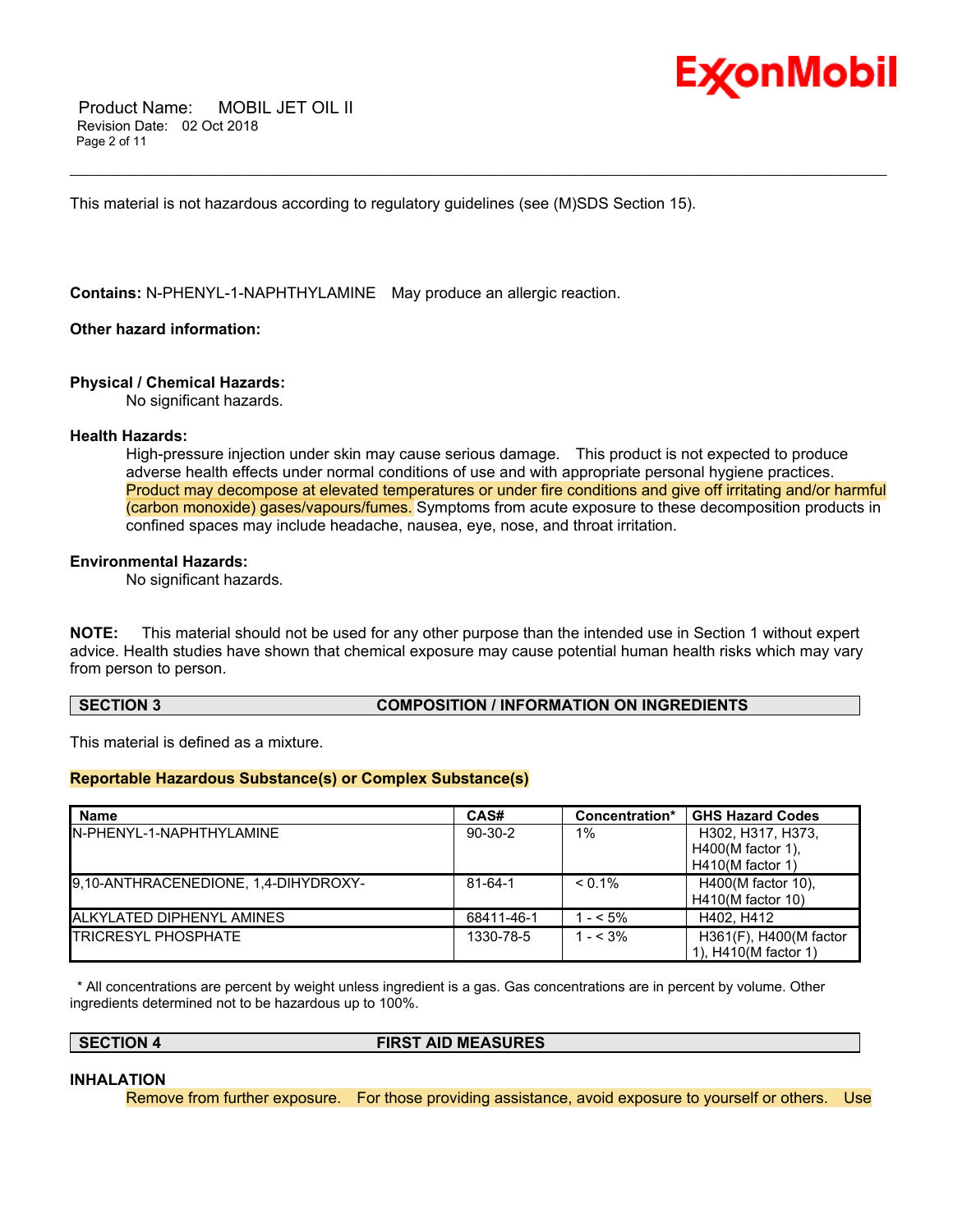# Ex⁄onMobil

 Product Name: MOBIL JET OIL II Revision Date: 02 Oct 2018 Page 3 of 11

> adequate respiratory protection. If respiratory irritation, dizziness, nausea, or unconsciousness occurs, seek immediate medical assistance. If breathing has stopped, assist ventilation with a mechanical device or use mouth-to-mouth resuscitation.

\_\_\_\_\_\_\_\_\_\_\_\_\_\_\_\_\_\_\_\_\_\_\_\_\_\_\_\_\_\_\_\_\_\_\_\_\_\_\_\_\_\_\_\_\_\_\_\_\_\_\_\_\_\_\_\_\_\_\_\_\_\_\_\_\_\_\_\_\_\_\_\_\_\_\_\_\_\_\_\_\_\_\_\_\_\_\_\_\_\_\_\_\_\_\_\_\_\_\_\_\_\_\_\_\_\_\_\_\_\_\_\_\_\_\_\_\_\_

#### **SKIN CONTACT**

Wash contact areas with soap and water. Remove contaminated clothing. Launder contaminated clothing before reuse. If product is injected into or under the skin, or into any part of the body, regardless of the appearance of the wound or its size, the individual should be evaluated immediately by a physician as a surgical emergency. Even though initial symptoms from high pressure injection may be minimal or absent, early surgical treatment within the first few hours may significantly reduce the ultimate extent of injury.

#### **EYE CONTACT**

Flush thoroughly with water. If irritation occurs, get medical assistance.

#### **INGESTION**

Seek immediate medical attention. If medical attention will be delayed, contact a Regional Poison Centre or emergency medical professional regarding the induction of vomiting or use of activated charcoal/syrup of ipecac. Do not induce vomiting or give anything by mouth to a groggy or unconscious person.

#### **NOTE TO PHYSICIAN**

None

### **SECTION 5 FIRE FIGHTING MEASURES**

#### **EXTINGUISHING MEDIA**

**Appropriate Extinguishing Media:** Use water fog, foam, dry chemical or carbon dioxide (CO2) to extinguish flames.

**Inappropriate Extinguishing Media:** Straight streams of water

### **FIRE FIGHTING**

**Fire Fighting Instructions:** Evacuate area. Prevent run-off from fire control or dilution from entering streams, sewers or drinking water supply. Fire-fighters should use standard protective equipment and in enclosed spaces, self-contained breathing apparatus (SCBA). Use water spray to cool fire exposed surfaces and to protect personnel.

**Unusual Fire Hazards:** May generate irritating and harmful gases/vapours/fumes when burning.

**Hazardous Combustion Products:** Aldehydes, Incomplete combustion products, Oxides of carbon, Phosphorus oxides, Smoke, Fume

#### **FLAMMABILITY PROPERTIES**

**Flash Point [Method]:** >246°C (475°F) [ASTM D-92] **Flammable Limits (Approximate volume % in air):** LEL: N/D UEL: N/D **Autoignition Temperature:** N/D

### **SECTION 6 ACCIDENTAL RELEASE MEASURES**

#### **NOTIFICATION PROCEDURES**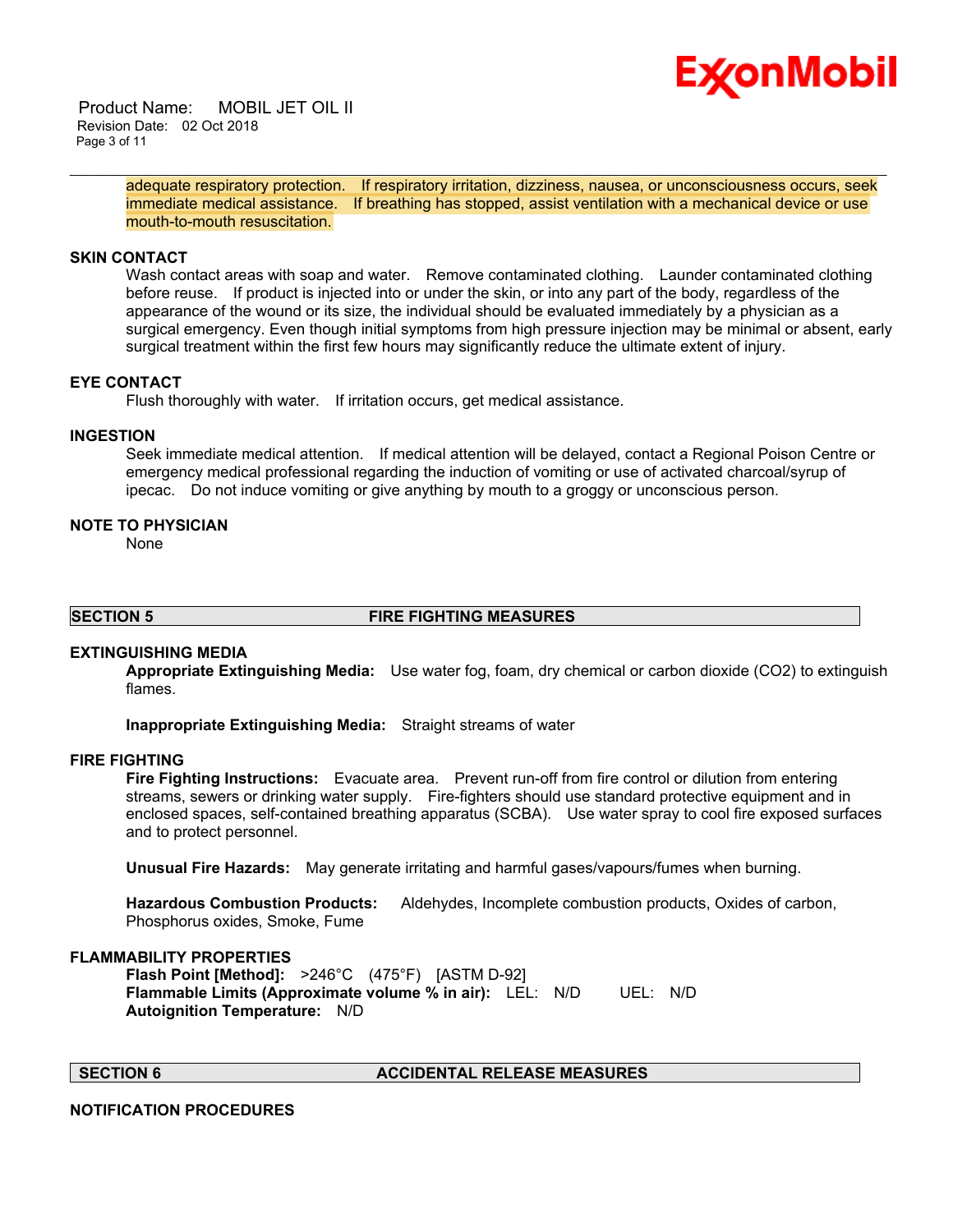

 Product Name: MOBIL JET OIL II Revision Date: 02 Oct 2018 Page 4 of 11

\_\_\_\_\_\_\_\_\_\_\_\_\_\_\_\_\_\_\_\_\_\_\_\_\_\_\_\_\_\_\_\_\_\_\_\_\_\_\_\_\_\_\_\_\_\_\_\_\_\_\_\_\_\_\_\_\_\_\_\_\_\_\_\_\_\_\_\_\_\_\_\_\_\_\_\_\_\_\_\_\_\_\_\_\_\_\_\_\_\_\_\_\_\_\_\_\_\_\_\_\_\_\_\_\_\_\_\_\_\_\_\_\_\_\_\_\_\_ In the event of a spill or accidental release, notify relevant authorities in accordance with all applicable regulations.

#### **PROTECTIVE MEASURES**

Avoid contact with spilled material. See Section 5 for fire fighting information. See the Hazard Identification Section for Significant Hazards. See Section 4 for First Aid Advice. See Section 8 for advice on the minimum requirements for personal protective equipment. Additional protective measures may be necessary, depending on the specific circumstances and/or the expert judgment of the emergency responders.

#### **SPILL MANAGEMENT**

**Land Spill:** Stop leak if you can do so without risk. Recover by pumping or with suitable absorbent.

**Water Spill:** Stop leak if you can do so without risk. Confine the spill immediately with booms. Warn other shipping. Remove from the surface by skimming or with suitable absorbents. Seek the advice of a specialist before using dispersants.

Water spill and land spill recommendations are based on the most likely spill scenario for this material; however, geographic conditions, wind, temperature, (and in the case of a water spill) wave and current direction and speed may greatly influence the appropriate action to be taken. For this reason, local experts should be consulted. Note: Local regulations may prescribe or limit action to be taken.

#### **ENVIRONMENTAL PRECAUTIONS**

Large Spills: Dyke far ahead of liquid spill for later recovery and disposal. Prevent entry into waterways, sewers, basements or confined areas.

#### **SECTION 7 HANDLING AND STORAGE**

#### **HANDLING**

Avoid all personal contact. Prevent small spills and leakage to avoid slip hazard. Material can accumulate static charges which may cause an electrical spark (ignition source). When the material is handled in bulk, an electrical spark could ignite any flammable vapors from liquids or residues that may be present (e.g., during switch-loading operations). Use proper bonding and/or earthing procedures. However, bonding and earthing may not eliminate the hazard from static accumulation. Consult local applicable standards for guidance. Additional references include American Petroleum Institute 2003 (Protection Against Ignitions Arising out of Static, Lightning and Stray Currents) or National Fire Protection Agency 77 (Recommended Practice on Static Electricity) or CENELEC CLC/TR 50404 (Electrostatics - Code of practice for the avoidance of hazards due to static electricity).

**Static Accumulator:** This material is a static accumulator.

#### **STORAGE**

The type of container used to store the material may affect static accumulation and dissipation. Store in a cool, dry place with adequate ventilation. Keep away from incompatible materials, open flames and high temperatures. Do not store in open or unlabelled containers.

Material is defined under the National Standard [NOHSC:1015] Storage and Handling of Workplace Dangerous Goods. **SECTION 8 EXPOSURE CONTROLS / PERSONAL PROTECTION**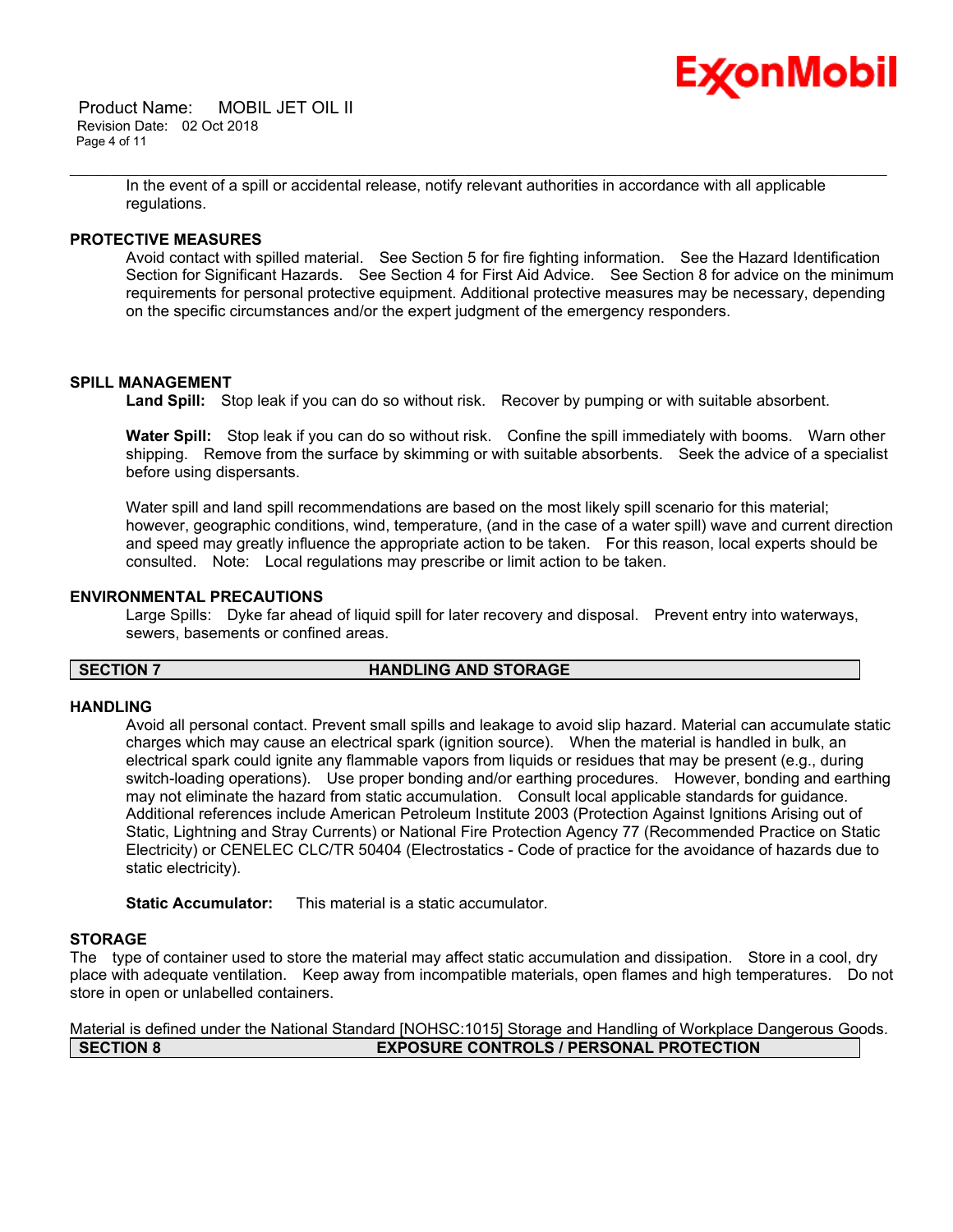

NOTE: Limits/standards shown for guidance only. Follow applicable regulations.

#### **Biological limits**

No biological limits allocated.

#### **ENGINEERING CONTROLS**

The level of protection and types of controls necessary will vary depending upon potential exposure conditions. Control measures to consider:

No special requirements under ordinary conditions of use and with adequate ventilation.

\_\_\_\_\_\_\_\_\_\_\_\_\_\_\_\_\_\_\_\_\_\_\_\_\_\_\_\_\_\_\_\_\_\_\_\_\_\_\_\_\_\_\_\_\_\_\_\_\_\_\_\_\_\_\_\_\_\_\_\_\_\_\_\_\_\_\_\_\_\_\_\_\_\_\_\_\_\_\_\_\_\_\_\_\_\_\_\_\_\_\_\_\_\_\_\_\_\_\_\_\_\_\_\_\_\_\_\_\_\_\_\_\_\_\_\_\_\_

#### **PERSONAL PROTECTION**

Personal protective equipment selections vary based on potential exposure conditions such as applications, handling practices, concentration and ventilation. Information on the selection of protective equipment for use with this material, as provided below, is based upon intended, normal usage.

**Respiratory Protection:** If engineering controls do not maintain airborne contaminant concentrations at a level which is adequate to protect worker health, an approved respirator may be appropriate. Respirator selection, use, and maintenance must be in accordance with regulatory requirements, if applicable. Types of respirators to be considered for this material include:

**Particulate** 

No protection is ordinarily required under normal conditions of use and with adequate ventilation.

For high airborne concentrations, use an approved supplied-air respirator, operated in positive pressure mode. Supplied air respirators with an escape bottle may be appropriate when oxygen levels are inadequate, gas/vapour warning properties are poor, or if air purifying filter capacity/rating may be exceeded.

**Hand Protection:** Any specific glove information provided is based on published literature and glove manufacturer data. Glove suitability and breakthrough time will differ depending on the specific use conditions. Contact the glove manufacturer for specific advice on glove selection and breakthrough times for your use conditions. Inspect and replace worn or damaged gloves. The types of gloves to be considered for this material include:

Nitrile

Chemical resistant gloves are recommended. If contact with forearms is likely wear gauntlet style gloves.

**Eye Protection:** If contact is likely, safety glasses with side shields are recommended.

**Skin and Body Protection:** Any specific clothing information provided is based on published literature or manufacturer data. The types of clothing to be considered for this material include: Chemical/oil resistant clothing is recommended.

**Specific Hygiene Measures:** Always observe good personal hygiene measures, such as washing after handling the material and before eating, drinking, and/or smoking. Routinely wash work clothing and protective equipment to remove contaminants. Discard contaminated clothing and footwear that cannot be cleaned. Practise good housekeeping.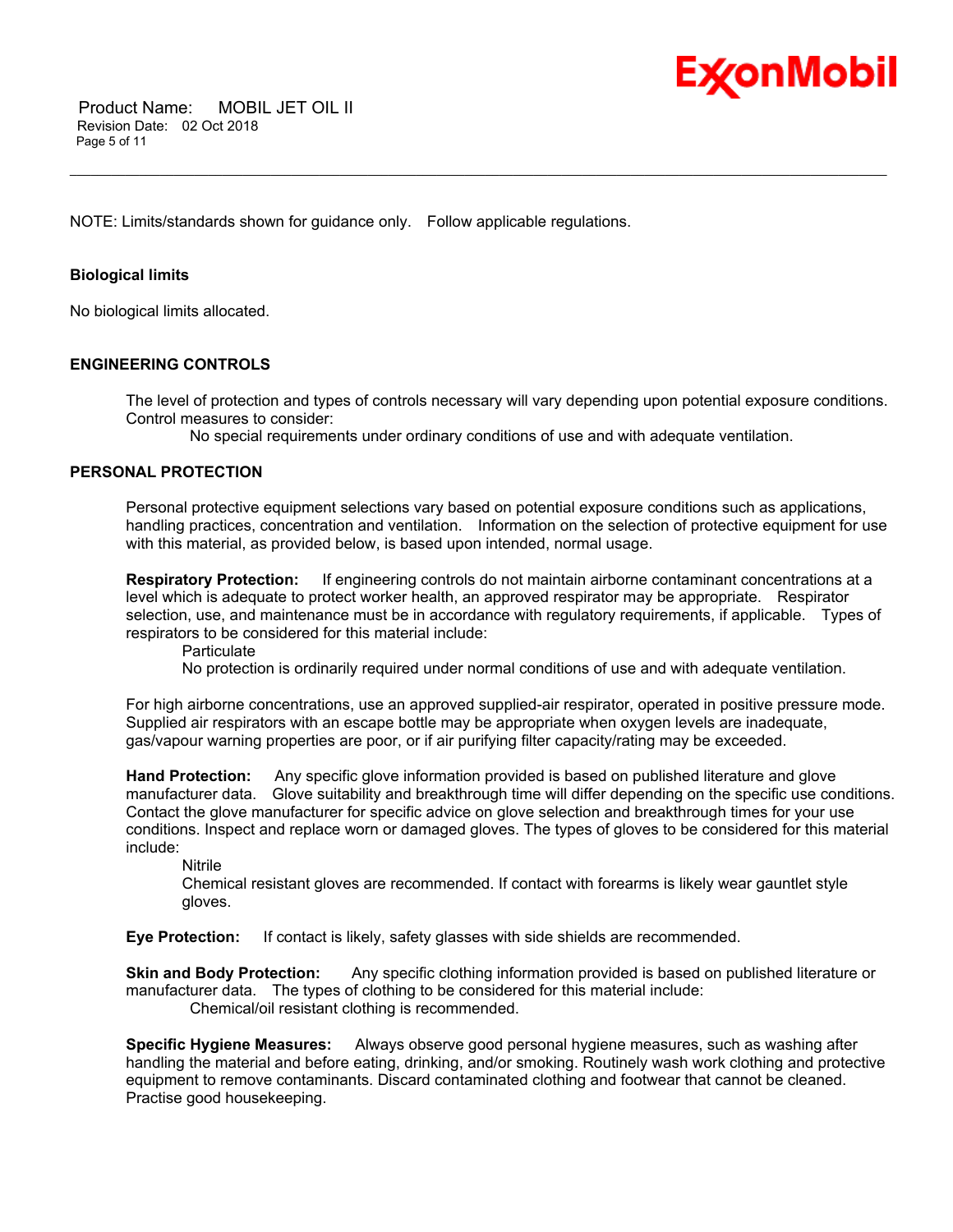

 Product Name: MOBIL JET OIL II Revision Date: 02 Oct 2018 Page 6 of 11

#### **ENVIRONMENTAL CONTROLS**

 Comply with applicable environmental regulations limiting discharge to air, water and soil. Protect the environment by applying appropriate control measures to prevent or limit emissions.

### **SECTION 9 PHYSICAL AND CHEMICAL PROPERTIES**

**Note: Physical and chemical properties are provided for safety, health and environmental considerations only and may not fully represent product specifications. Contact the Supplier for additional information.**

\_\_\_\_\_\_\_\_\_\_\_\_\_\_\_\_\_\_\_\_\_\_\_\_\_\_\_\_\_\_\_\_\_\_\_\_\_\_\_\_\_\_\_\_\_\_\_\_\_\_\_\_\_\_\_\_\_\_\_\_\_\_\_\_\_\_\_\_\_\_\_\_\_\_\_\_\_\_\_\_\_\_\_\_\_\_\_\_\_\_\_\_\_\_\_\_\_\_\_\_\_\_\_\_\_\_\_\_\_\_\_\_\_\_\_\_\_\_

### **GENERAL INFORMATION**

**Physical State:** Liquid **Colour:** Amber **Odour:** Characteristic **Odour Threshold:** N/D

### **IMPORTANT HEALTH, SAFETY, AND ENVIRONMENTAL INFORMATION**

**Relative Density (at 15 °C):** 1 **Flammability (Solid, Gas):** N/A **Flash Point [Method]:** >246°C (475°F) [ASTM D-92] **Flammable Limits (Approximate volume % in air):** LEL: N/D UEL: N/D **Autoignition Temperature:** N/D **Boiling Point / Range:** N/D **Decomposition Temperature:** N/D **Vapour Density (Air = 1):** N/D **Vapour Pressure:** [N/D at 20ºC] **Evaporation Rate (n-butyl acetate = 1):** N/D **pH:** N/A **Log Pow (n-Octanol/Water Partition Coefficient):** N/D **Solubility in Water:** Negligible **Viscosity:** 27.6 cSt (27.6 mm2/sec) at 40 ºC | 5.1 cSt (5.1 mm2/sec) at 100°C **Oxidizing Properties:** See Hazards Identification Section.

#### **OTHER INFORMATION**

**Freezing Point:** N/D **Melting Point:** N/A **Pour Point:** -59°C (-74°F)

#### **SECTION 10 STABILITY AND REACTIVITY**

**STABILITY:** Material is stable under normal conditions.

**CONDITIONS TO AVOID:** Excessive heat.

**INCOMPATIBLE MATERIALS:** Strong oxidisers

**HAZARDOUS DECOMPOSITION PRODUCTS:** Material does not decompose at ambient temperatures.

**POSSIBILITY OF HAZARDOUS REACTIONS:** Hazardous polymerization will not occur.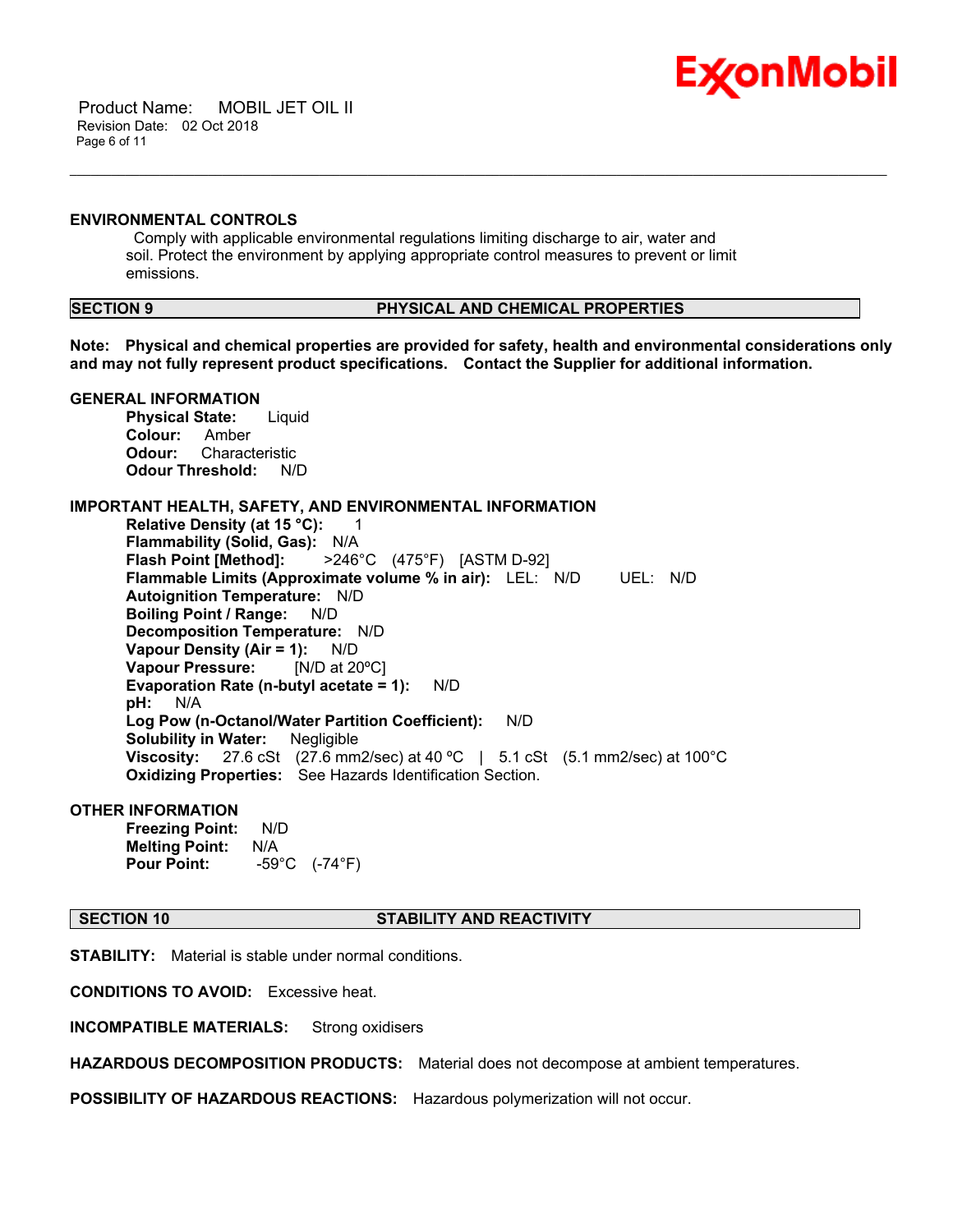

#### **SECTION 11 TOXICOLOGICAL INFORMATION**

\_\_\_\_\_\_\_\_\_\_\_\_\_\_\_\_\_\_\_\_\_\_\_\_\_\_\_\_\_\_\_\_\_\_\_\_\_\_\_\_\_\_\_\_\_\_\_\_\_\_\_\_\_\_\_\_\_\_\_\_\_\_\_\_\_\_\_\_\_\_\_\_\_\_\_\_\_\_\_\_\_\_\_\_\_\_\_\_\_\_\_\_\_\_\_\_\_\_\_\_\_\_\_\_\_\_\_\_\_\_\_\_\_\_\_\_\_\_

### **INFORMATION ON TOXICOLOGICAL EFFECTS**

| <b>Hazard Class</b>                                               | <b>Conclusion / Remarks</b>                                                                                                                                                                                         |
|-------------------------------------------------------------------|---------------------------------------------------------------------------------------------------------------------------------------------------------------------------------------------------------------------|
| Inhalation                                                        |                                                                                                                                                                                                                     |
| Acute Toxicity: No end point data for                             | Minimally Toxic. Based on assessment of the components.                                                                                                                                                             |
| material.<br>Irritation: No end point data for material.          | Negligible hazard at ambient/normal handling temperatures.                                                                                                                                                          |
| Ingestion                                                         |                                                                                                                                                                                                                     |
| Acute Toxicity: No end point data for<br>material.                | Minimally Toxic. Based on assessment of the components.                                                                                                                                                             |
| <b>Skin</b>                                                       |                                                                                                                                                                                                                     |
| Acute Toxicity: No end point data for<br>material.                | Minimally Toxic. Based on assessment of the components.                                                                                                                                                             |
| Skin Corrosion/Irritation: No end point data<br>for material.     | Negligible irritation to skin at ambient temperatures. Based on<br>assessment of the components.                                                                                                                    |
| Eye                                                               |                                                                                                                                                                                                                     |
| Serious Eye Damage/Irritation: No end point<br>data for material. | May cause mild, short-lasting discomfort to eyes. Based on<br>assessment of the components.                                                                                                                         |
| <b>Sensitisation</b>                                              |                                                                                                                                                                                                                     |
| Respiratory Sensitization: No end point data<br>for material.     | Not expected to be a respiratory sensitizer.                                                                                                                                                                        |
| Skin Sensitization: No end point data for<br>material.            | Not expected to be a skin sensitizer. Based on assessment of the<br>components.                                                                                                                                     |
| Aspiration: Data available.                                       | Not expected to be an aspiration hazard. Based on physico-<br>chemical properties of the material.                                                                                                                  |
| Germ Cell Mutagenicity: No end point data<br>for material.        | Not expected to be a germ cell mutagen. Based on assessment of<br>the components.                                                                                                                                   |
| Carcinogenicity: No end point data for<br>material.               | Not expected to cause cancer. Based on assessment of the<br>components.                                                                                                                                             |
| Reproductive Toxicity: No end point data<br>for material.         | Contains a substance that may be a reproductive toxicant. Based<br>on assessment of the components.                                                                                                                 |
| Lactation: No end point data for material.                        | Not expected to cause harm to breast-fed children.                                                                                                                                                                  |
| <b>Specific Target Organ Toxicity (STOT)</b>                      |                                                                                                                                                                                                                     |
| Single Exposure: No end point data for<br>material.               | Not expected to cause organ damage from a single exposure.                                                                                                                                                          |
| Repeated Exposure: No end point data for<br>material.             | Concentrated, prolonged or deliberate exposure may cause organ<br>Contains a substance that may cause damage to<br>damage.<br>organs from prolonged or repeated exposure. Based on<br>assessment of the components. |

### **TOXICITY FOR SUBSTANCES**

| <b>NAME</b>               | <b>ACUTE TOXICITY</b>                  |
|---------------------------|----------------------------------------|
| IN-PHENYL-1-NAPHTHYLAMINE | Oral Lethality: LD 50 1625 mg/kg (Rat) |

#### **OTHER INFORMATION**

 **For the product itself:** 

Target Organs Repeated Exposure: Blood, Kidney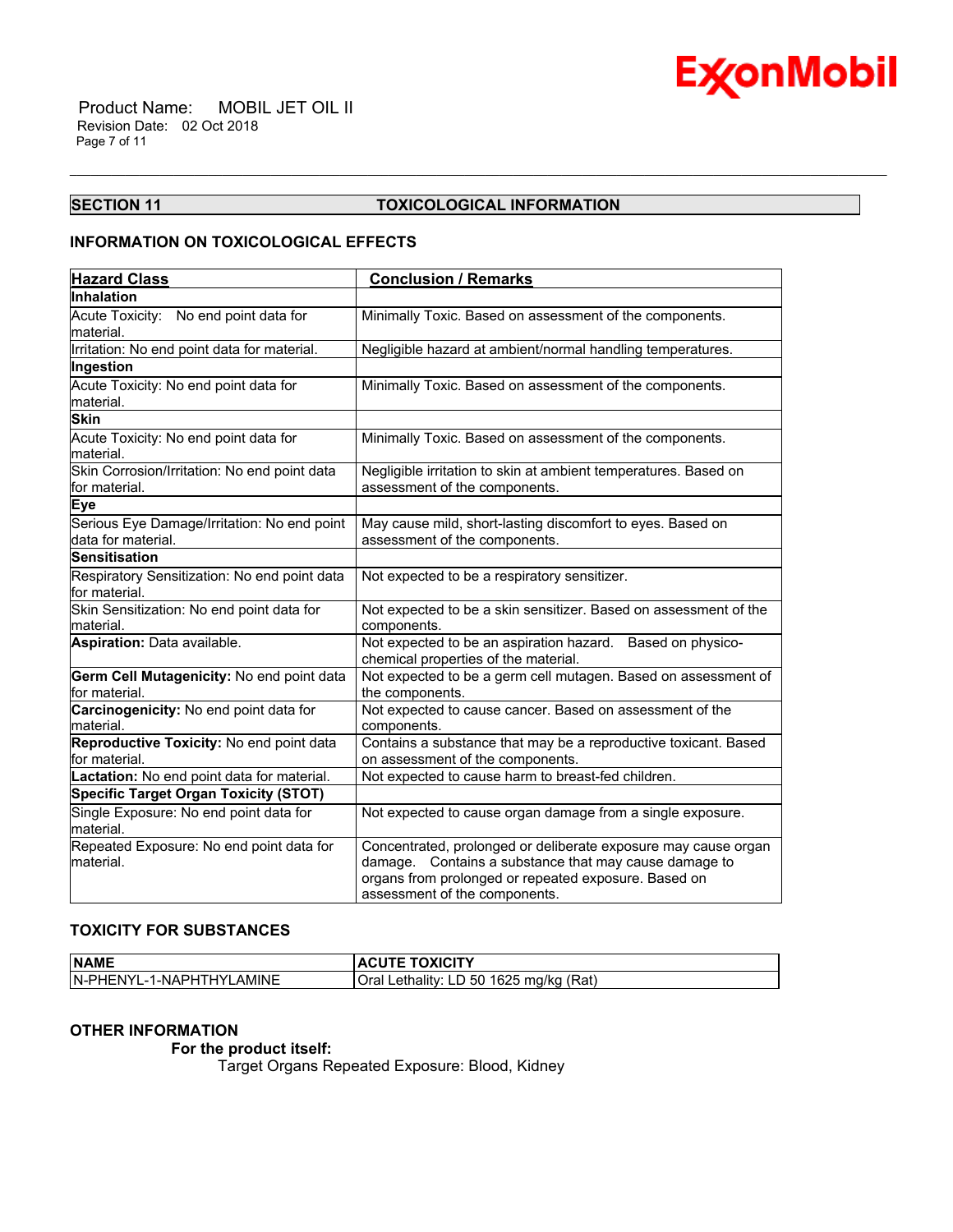

 Product Name: MOBIL JET OIL II Revision Date: 02 Oct 2018 Page 8 of 11

\_\_\_\_\_\_\_\_\_\_\_\_\_\_\_\_\_\_\_\_\_\_\_\_\_\_\_\_\_\_\_\_\_\_\_\_\_\_\_\_\_\_\_\_\_\_\_\_\_\_\_\_\_\_\_\_\_\_\_\_\_\_\_\_\_\_\_\_\_\_\_\_\_\_\_\_\_\_\_\_\_\_\_\_\_\_\_\_\_\_\_\_\_\_\_\_\_\_\_\_\_\_\_\_\_\_\_\_\_\_\_\_\_\_\_\_\_\_ Component concentrations in this formulation would not be expected to cause skin sensitization, based on tests of the components, this formulation, or similar formulations.

A literature report of a generic jet engine oil containing tri-cresyl phosphate (TCP) with concentrations of ortho-phenol isomers well in excess of those found in this ExxonMobil product noted delayed peripheral nerve system damage in test animals. A current study of an ExxonMobil Jet Oil formulated with a relatively low ortho-phenol isomer content produced no peripheral nerve system damage in test animals. Oral exposure of male rats to a generic jet engine oil containing 3% of a commercial aryl phosphate product had no effect on male reproductive end points (organ weights, histology, sperm morphology or motility).

#### **Contains:**

N-phenyl-1-naphthylamine (PAN): A single oral overexposure may result in clinical signs/symptoms of cyanosis, headache, shallow respiration, dizziness, confusion, low blood pressure, convulsions, coma, or jaundice. Hematuria may occur due to bladder and kidney irritation, and anemia may develop later. Repeated exposure in laboratory animals caused liver and kidney damage and depressed bone marrow activity. Undiluted PAN is a skin sensitiser. Human testing of lubricants containing 1.0% PAN resulted in no reactions indicative of sensitisation. Tricresyl phosphate (TCP): TCP (<9% ortho isomer) administered to rats by oral gavage in a one-generation reproduction/developmental toxicology study adversely affected both males and females. TCP-treated male rats had decreased sperm concentration and motility, abnormal sperm morphology and adverse histologic changes in the testes and epididymides. Adverse histologic changes were also observed in the ovaries of TCP-treated female rats. The percent of sperm-positive females littering was significantly reduced in the TCP-treatment groups with only one of twenty females in the high dose group delivering young . Developmental parameters were unaffected by TCP exposure. Impaired fertility and decreased sperm motility following TCP treatment have also been reported in a reproduction toxicity study in mice.

### **IARC Classification: The following ingredients are cited on the lists below:** None.

|              | --REGULATORY LISTS SEARCHED-- |              |
|--------------|-------------------------------|--------------|
| 1 = $IARC 1$ | $2 = IARC 2A$                 | $3 = IARC2B$ |

**SECTION 12 ECOLOGICAL INFORMATION**

The information given is based on data for the material, components of the material, or for similar materials, through the application of bridging principals.

#### **ECOTOXICITY**

 Material -- Not expected to be harmful to aquatic organisms. Material -- Not expected to demonstrate chronic toxicity to aquatic organisms.

**ECOLOGICAL DATA**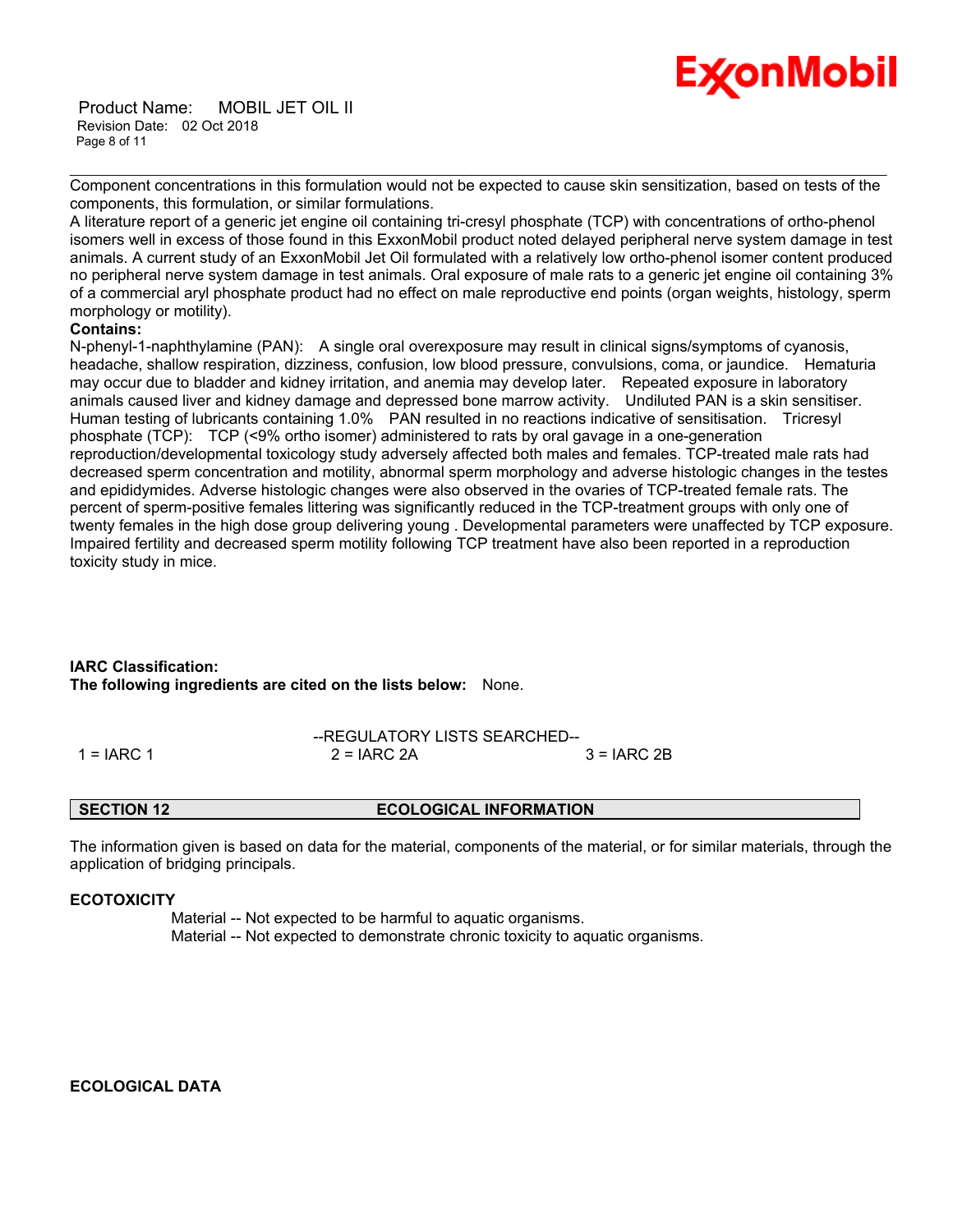

 Product Name: MOBIL JET OIL II Revision Date: 02 Oct 2018 Page 9 of 11

#### \_\_\_\_\_\_\_\_\_\_\_\_\_\_\_\_\_\_\_\_\_\_\_\_\_\_\_\_\_\_\_\_\_\_\_\_\_\_\_\_\_\_\_\_\_\_\_\_\_\_\_\_\_\_\_\_\_\_\_\_\_\_\_\_\_\_\_\_\_\_\_\_\_\_\_\_\_\_\_\_\_\_\_\_\_\_\_\_\_\_\_\_\_\_\_\_\_\_\_\_\_\_\_\_\_\_\_\_\_\_\_\_\_\_\_\_\_\_ **Ecotoxicity**

| -------------                   |                  |                  |                                          |
|---------------------------------|------------------|------------------|------------------------------------------|
| Test                            | Duration         | Tvpe<br>Organism | <b>Fest Results</b>                      |
| Chronic<br>Aquatic<br>I oxicity | ິ<br>day(s)<br>▃ | Daphnia magna    | <b>NOEL</b><br>ma/l<br>$\mathbf{\kappa}$ |

#### **SECTION 13 DISPOSAL CONSIDERATIONS**

Disposal recommendations based on material as supplied. Disposal must be in accordance with current applicable laws and regulations, and material characteristics at time of disposal.

#### **DISPOSAL RECOMMENDATIONS**

 Dispose of waste at an appropriate treatment and disposal facility in accordance with applicable laws and regulations, and product characteristics at time of disposal. Protect the environment. Dispose of used oil at designated sites. Minimize skin contact. Do not mix used oils with solvents, brake fluids or coolants. Product is suitable for burning in an enclosed, controlled burner for fuel value or disposal by supervised incineration.

**Empty Container Warning** Empty Container Warning (where applicable): Empty containers may contain residue and can be dangerous. Do not attempt to refill or clean containers without proper instructions. Empty drums should be completely drained and safely stored until appropriately reconditioned or disposed. Empty containers should be taken for recycling, recovery, or disposal through suitably qualified or licensed contractor and in accordance with governmental regulations. DO NOT PRESSURISE, CUT, WELD, BRAZE, SOLDER, DRILL, GRIND, OR EXPOSE SUCH CONTAINERS TO HEAT, FLAME, SPARKS, STATIC ELECTRICITY, OR OTHER SOURCES OF IGNITION. THEY MAY EXPLODE AND CAUSE INJURY OR DEATH.

| SECTION 14 | <b>TRANSPORT INFORMATION</b>                         |
|------------|------------------------------------------------------|
|            | <b>LAND (ADG)</b> : Not Regulated for Land Transport |

**SEA (IMDG):** Not Regulated for Sea Transport according to IMDG-Code

**Marine Pollutant:** No

**AIR (IATA):** Not Regulated for Air Transport

#### **SECTION 15 REGULATORY INFORMATION**

This material is not considered hazardous according to Australia Model Work Health and Safety Regulations.

Product is not regulated according to Australian Dangerous Goods Code.

No Poison Schedule number allocated by the Standard for the Uniform Scheduling of Medicines and Poisons (SUSMP) established under the Therapeutic Goods Act.

AS1940 COMBUSTIBLE CLASS: C2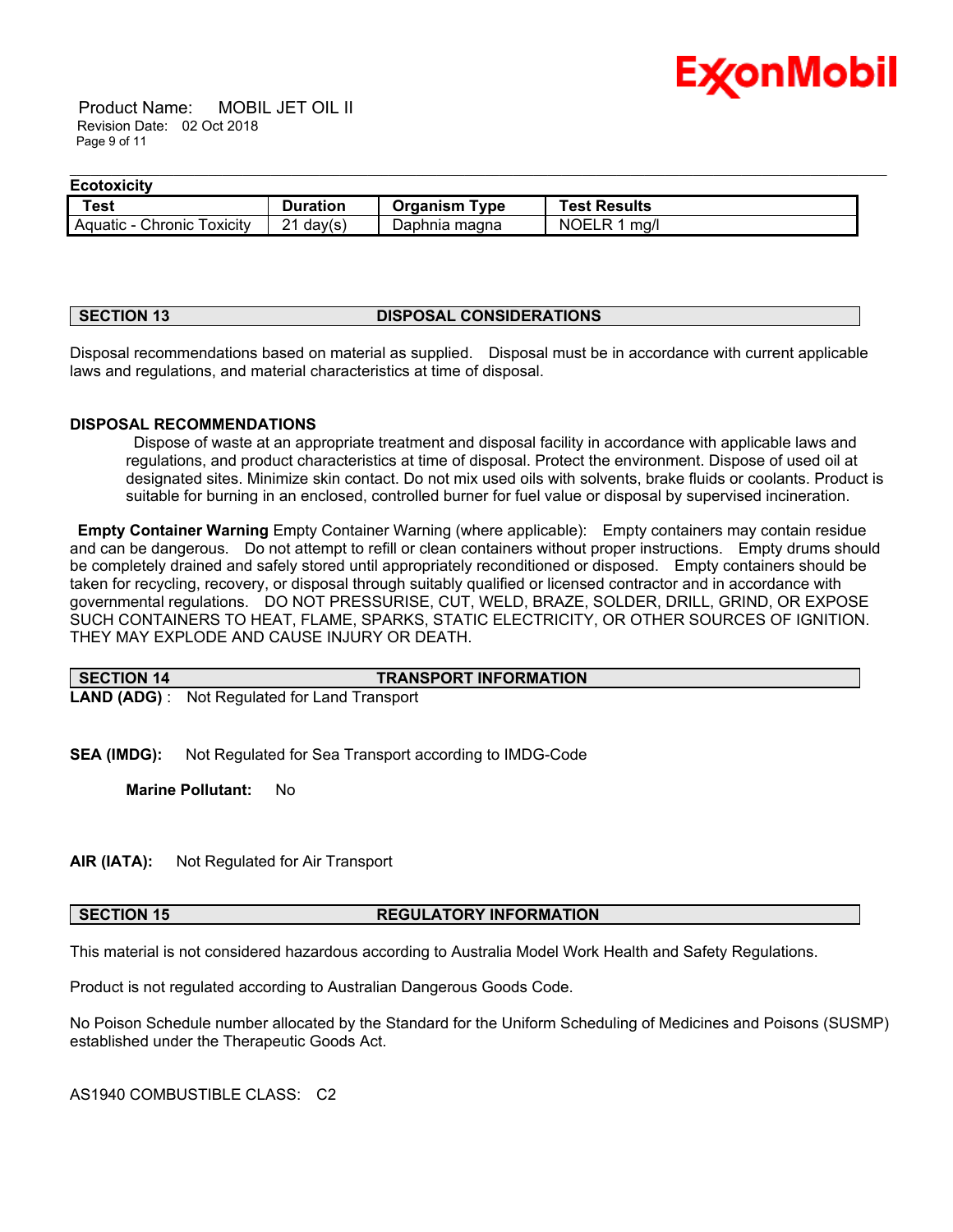

#### **REGULATORY STATUS AND APPLICABLE LAWS AND REGULATIONS**

### **Listed or exempt from listing/notification on the following chemical inventories (May contain substance(s) subject to notification to the EPA Active TSCA inventory prior to import to USA):** AICS, DSL, IECSC, KECI, TSCA

\_\_\_\_\_\_\_\_\_\_\_\_\_\_\_\_\_\_\_\_\_\_\_\_\_\_\_\_\_\_\_\_\_\_\_\_\_\_\_\_\_\_\_\_\_\_\_\_\_\_\_\_\_\_\_\_\_\_\_\_\_\_\_\_\_\_\_\_\_\_\_\_\_\_\_\_\_\_\_\_\_\_\_\_\_\_\_\_\_\_\_\_\_\_\_\_\_\_\_\_\_\_\_\_\_\_\_\_\_\_\_\_\_\_\_\_\_\_

 **Special Cases:**

| Inventory            | $\sim$ $\sim$ $\sim$ $\sim$ $\sim$ $\sim$<br>้อเสเนร |
|----------------------|------------------------------------------------------|
| <b>PICCS</b><br>ּטט، | Apply<br>$\sim$<br>-------<br>rictions .             |

| <b>SECTION 16</b> |  |
|-------------------|--|

#### **OTHER INFORMATION**

#### **KEY TO ABBREVIATIONS AND ACRONYMS:**

N/D = Not determined, N/A = Not applicable, STEL = Short-Term Exposure Limit, TWA = Time-Weighted Average

#### **KEY TO THE H-CODES CONTAINED IN SECTION 3 OF THIS DOCUMENT (for information only):**

H302: Harmful if swallowed; Acute Tox Oral, Cat 4

H317: May cause allergic skin reaction; Skin Sensitization, Cat 1

H361(F): Suspected of damaging fertility; Repro Tox, Cat 2 (Fertility)

H373: May cause damage to organs through prolonged or repeated exposure; Target Organ, Repeated, Cat 2

H400: Very toxic to aquatic life; Acute Env Tox, Cat 1

H402: Harmful to aquatic life; Acute Env Tox, Cat 3

H410: Very toxic to aquatic life with long lasting effects; Chronic Env Tox, Cat 1

H412: Harmful to aquatic life with long lasting effects; Chronic Env Tox, Cat 3

#### **THIS SAFETY DATA SHEET CONTAINS THE FOLLOWING REVISIONS:**

Section 09: Vapour Pressure information was modified.

Section 11: Chronic Tox - Component information was modified.

Section 12: information was modified.

Section 15: National Chemical Inventory Listing information was modified.

Section 15: Special Cases Table information was added.

Southern Cross Lubes (Victoria and Tasmania): Section 01: Supplier Mailing Address information was deleted. Southern Cross Lubes (Victoria and Tasmania, New South Wales and Australian Capital Territory): Section 01: Supplier Mailing Address information was added.

 ----------------------------------------------------------------------------------------------------------------------------------------------------- The information and recommendations contained herein are, to the best of ExxonMobil's knowledge and belief, accurate and reliable as of the date issued. You can contact ExxonMobil to insure that this document is the most current available from ExxonMobil. The information and recommendations are offered for the user's consideration and examination. It is the user's responsibility to satisfy itself that the product is suitable for the intended use. If buyer repackages this product, it is the user's responsibility to insure proper health, safety and other necessary information is included with and/or on the container. Appropriate warnings and safe-handling procedures should be provided to handlers and users. Alteration of this document is strictly prohibited. Except to the extent required by law, republication or retransmission of this document, in whole or in part, is not permitted. The term, "ExxonMobil" is used for convenience, and may include any one or more of ExxonMobil Chemical Company, Exxon Mobil Corporation, or any affiliates in which they directly of indirectly hold any interest.

-----------------------------------------------------------------------------------------------------------------------------------------------------